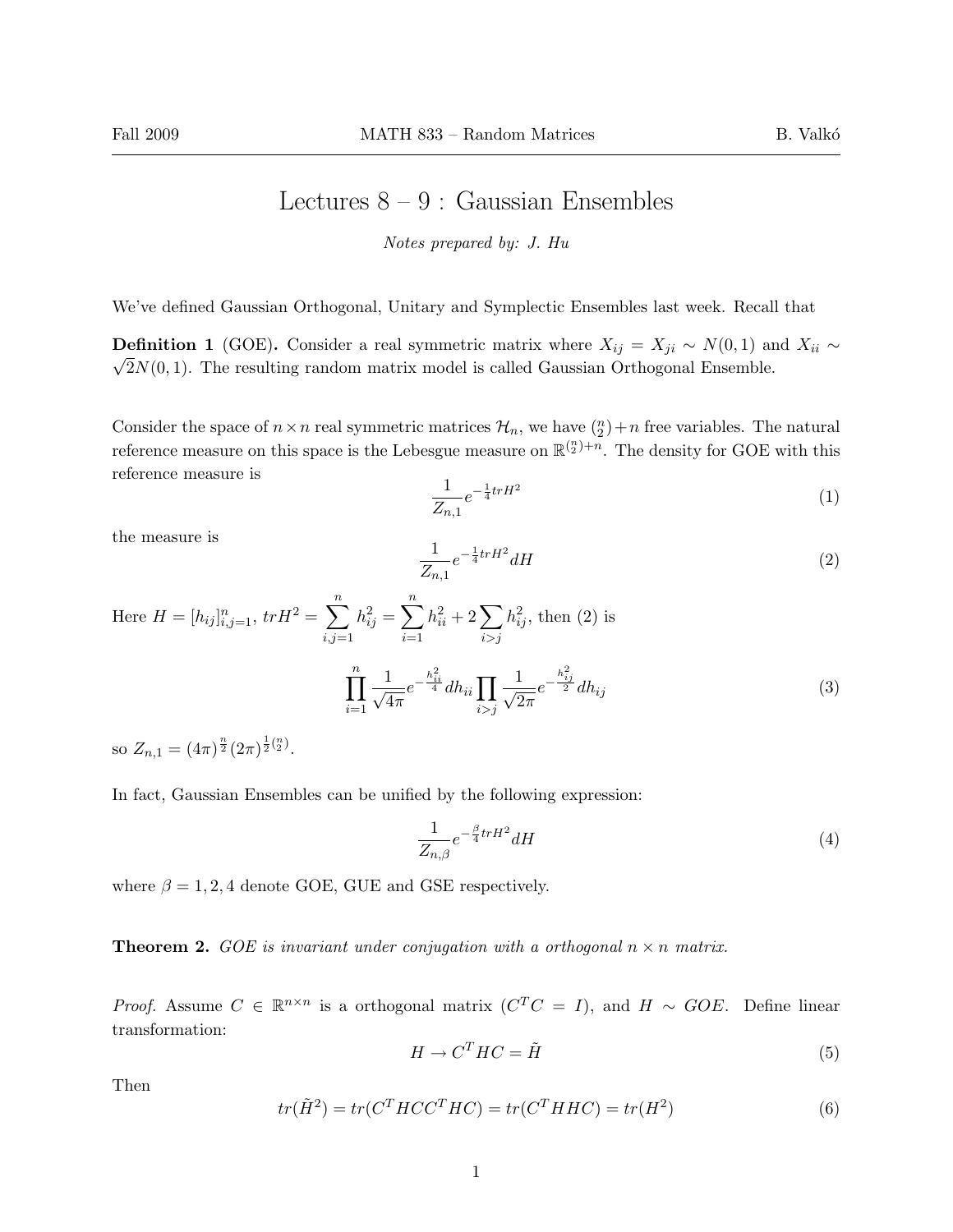so

$$
\frac{1}{Z_{n,1}}e^{-\frac{1}{4}tr\tilde{H}^2} = \frac{1}{Z_{n,1}}e^{-\frac{1}{4}trH^2}
$$
\n(7)

Now all we need to do is to show that the Jacobian of this transformation is 1. Rewrite  $H$  and  $H$ in the following way:

$$
\vec{H}_1 = (h_{11}, h_{22}, \cdots, h_{nn}, h_{12}, h_{13}, \cdots, h_{n-1,n})^T
$$
\n(8)

$$
\vec{H_2} = (\tilde{h}_{11}, \tilde{h}_{22}, \cdots, \tilde{h}_{nn}, \tilde{h}_{12}, \tilde{h}_{13}, \cdots, \tilde{h}_{n-1,n})^T
$$
\n(9)

then the linear transformation from  $\vec{H}_1$  to  $\vec{H}_2$  can be written as

$$
\vec{H}_2 = A\vec{H}_1, \quad A \in \mathbb{R}^{[(\frac{n}{2})+n]^2}
$$
\n(10)

If we define a matrix  $D \in \mathbb{R}^{(\binom{n}{2}+n)^2}$  as:

$$
D = diag(1, 1, \cdots, 1, 2, \cdots, 2)
$$
\n(11)

where the number of 1's is n, the number of 2's is  $\binom{n}{2}$ . Then it is easy to see that

$$
\vec{H}_1^T D \vec{H}_1 = tr(H^2), \quad \vec{H}_2^T D \vec{H}_2 = tr(\tilde{H}^2)
$$
\n(12)

Because of  $(6)$  and  $(10)$ ,

$$
\vec{H}_1^T D \vec{H}_1 = H_2^T D \vec{H}_2 = \vec{H}_1^T A^T D A \vec{H}_1
$$
\n(13)

 $\Box$ 

then

$$
D = AT DA \Rightarrow \det(D) = \det(D)\det(A)2 \Rightarrow |\det(A)| = 1
$$
\n(14)

so  $dH = d\tilde{H}$ , this completes the proof.

Besides the Gaussian Ensemble, there are lots of examples where the measure is invariant under the orthogonal (unitary, symplectic) conjugation, e.g.  $\frac{1}{Z}e^{-trH^4}dH$ . We can actually show the following:

**Theorem 3.** H is a  $n \times n$  symmetric matrix. Suppose that  $P(H)dH$  is

- *invariant under orthogonal conjugation*
- the entries are independent

then

$$
P(H) = e^{-atrH^2 - btrH - c},\tag{15}
$$

where  $a, b, c$  are arbitrary constants.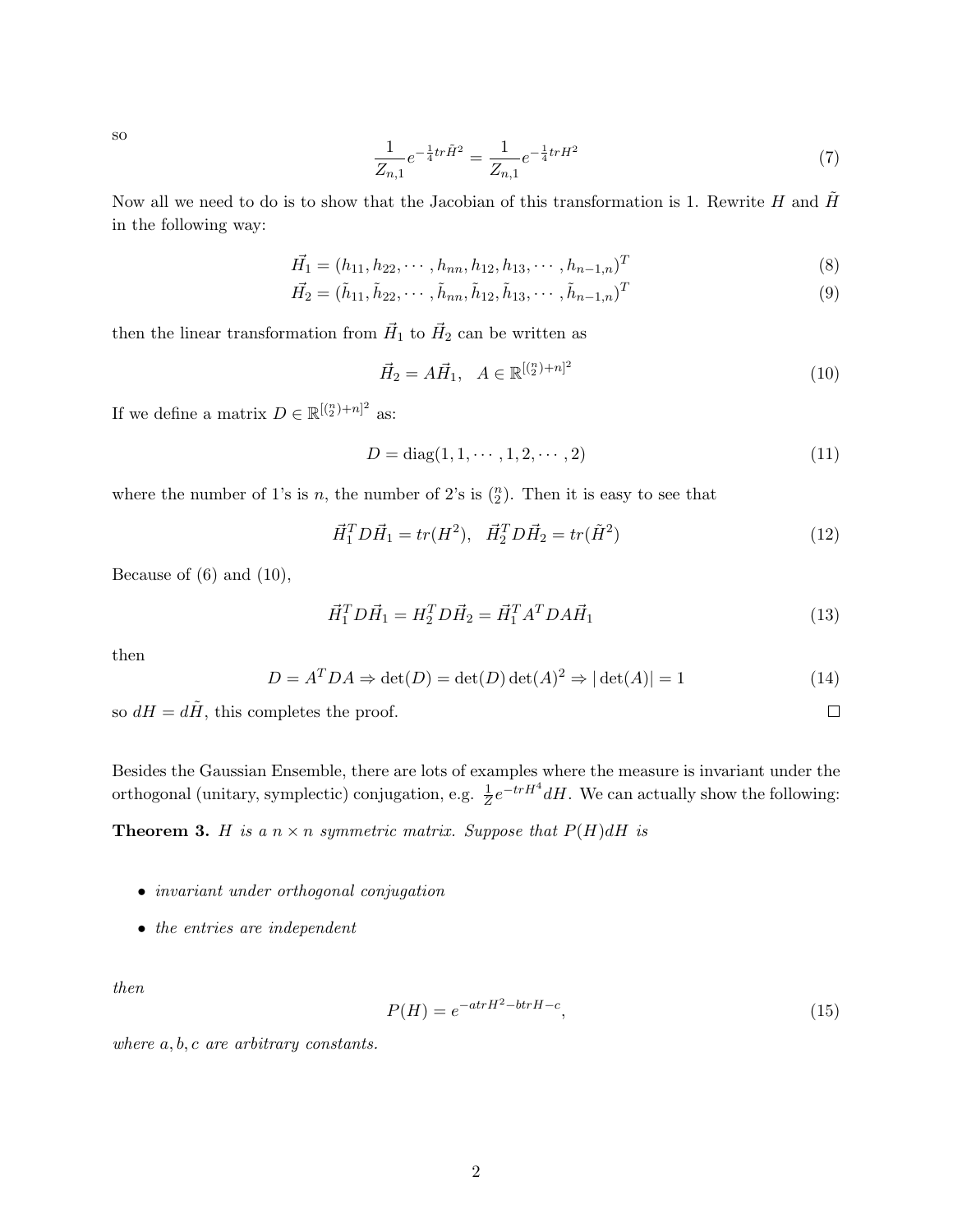*Proof.*  $P(H)$  can be written as

$$
P(H) = \prod_{i=1}^{n} f_i(h_{ii}) \prod_{i>j} g_{ij}(h_{ij})
$$
\n(16)

we can assume that  $f_i = f, g_{ij} = g$ , then

$$
P(H) = \prod_{i=1}^{n} f(h_{ii}) \prod_{i > j} g(h_{ij})
$$
\n(17)

Let matrix  $\mathcal C$  be

$$
\begin{bmatrix}\n\cos \alpha & \sin \alpha & & \\
-\sin \alpha & \cos \alpha & & \\
& & 1 & \\
& & & \ddots & \\
& & & & 1\n\end{bmatrix}_{n \times n}
$$

where all the other elements are zero and  $|\alpha| \ll 1$ . Then C can be approximated by

$$
\begin{bmatrix} 1 & \alpha & & & \\ -\alpha & 1 & & & \\ & & 1 & & \\ & & & \ddots & \\ & & & & 1 \end{bmatrix}_{n \times n}
$$

up to order  $O(\alpha)$ .  $\tilde{H} = C^{T} H C$  is approximated by

$$
\begin{bmatrix} h_{11} - 2\alpha h_{12} & h_{12} + \alpha(h_{11} - h_{22}) & \cdots & h_{1j} - \alpha h_{2j} & \cdots \\ h_{22} + 2\alpha h_{12} & \cdots & h_{2j} + \alpha h_{1j} & \cdots \\ h_{ij} & & & h_{ij} \end{bmatrix}_{n \times n}
$$

up to order  $O(\alpha)$ . Since  $P(H) = P(\tilde{H})$ , one has

$$
\prod_{i=1}^{n} f(h_{ii}) \prod_{i > j} g(h_{ij}) = \prod_{i=1}^{n} f(\tilde{h}_{ii}) \prod_{i > j} g(\tilde{h}_{ij}) \tag{18}
$$

Take log on both sides, and let  $\alpha \to 0$ , we get

$$
\frac{(h_{11} - h_{22})g'(h_{12})}{g(h_{12})} - 2\frac{h_{12}f'(h_{11})}{f(h_{11})} + 2\frac{h_{12}f'(h_{22})}{f(h_{22})} - \sum_{j=3}^{n} \left[\frac{h_{2j}g'(h_{1j})}{g(h_{1j})} - \frac{h_{1j}g'(h_{2j})}{g(h_{2j})}\right] = 0\tag{19}
$$

this means the last term in (19) must be zero,

$$
\frac{h_{2j}g'(h_{1j})}{g(h_{1j})} = \frac{h_{1j}g'(h_{2j})}{g(h_{2j})}
$$
\n(20)

Let  $x = h_{2j}$ ,  $y = h_{1j}$ , this is just

$$
\frac{xg'(y)}{g(y)} = \frac{yg'(x)}{g(x)}\tag{21}
$$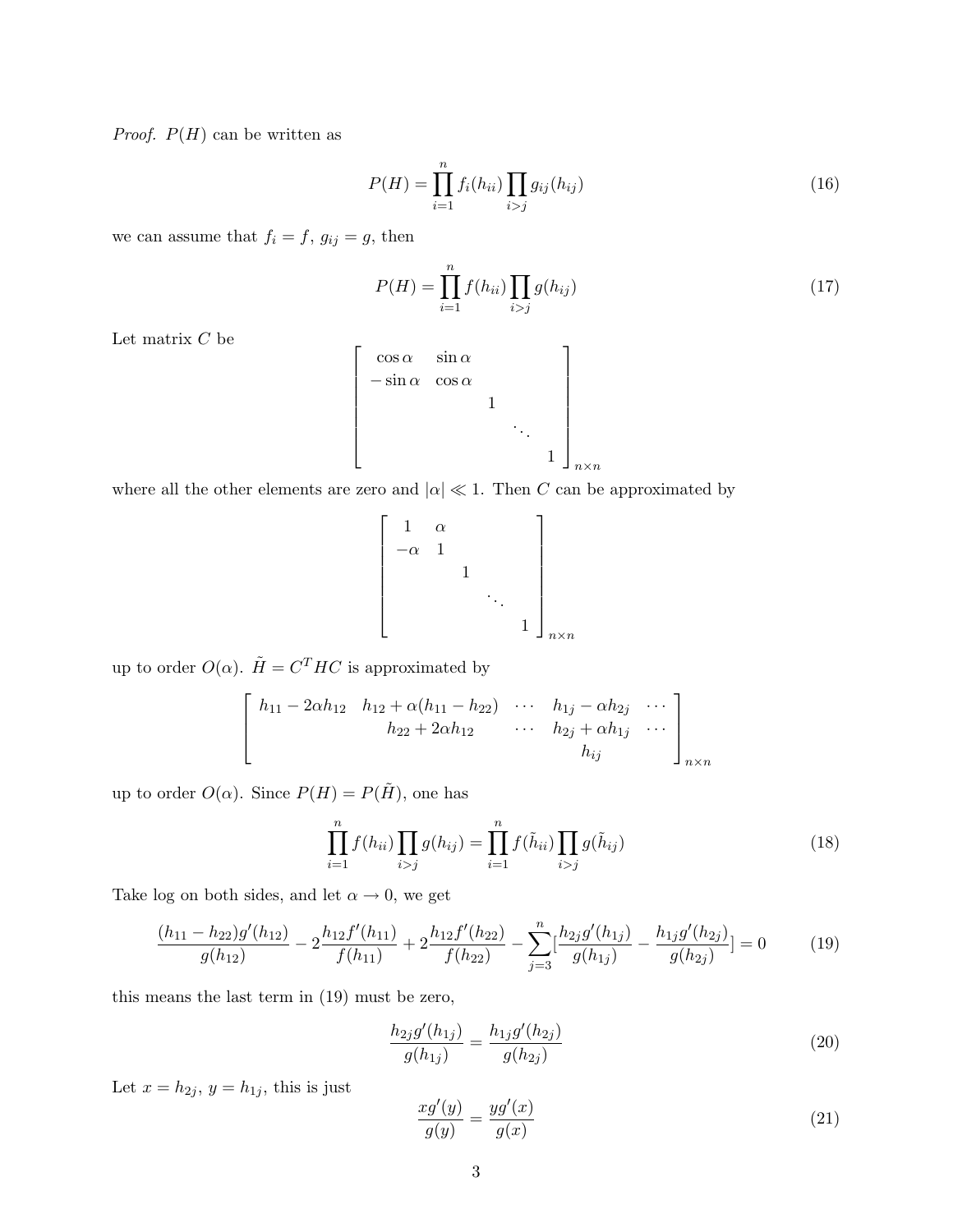i.e.

$$
\frac{g'(y)}{yg(y)} = \frac{g'(x)}{xg(x)}\tag{22}
$$

this holds for any  $x$  and  $y$ , so there is a constant  $b$  such that

$$
\frac{g'(x)}{xg(x)} = -b\tag{23}
$$

solution of this ODE is

$$
g(x) = C_1 e^{-\frac{bx^2}{2}}
$$
\n(24)

The sum of the first three terms in (19) is also zero,

$$
h_{12}[-b(h_{11}-h_{22})-2\frac{f'}{f}(h_{11})+2\frac{f'}{f}(h_{22})]=0
$$
\n(25)

Let  $x = h_{11}$ ,  $y = h_{22}$ , this is just

$$
-b(x-y) - 2\frac{f'(x)}{f(x)} + 2\frac{f'(y)}{f(y)} = 0
$$
\n(26)

i.e.

$$
-bx - 2\frac{f'(x)}{f(x)} = -2\frac{f'(y)}{f(y)} - by
$$
\n(27)

this holds for any  $x$  and  $y$ , so there is a constant  $c$  such that

$$
bx + \frac{2f(x)}{f(x)} = -c \tag{28}
$$

solve this ODE gives

$$
f(x) = C_2 e^{-\frac{bx^2}{4} - \frac{cx}{2}}
$$
\n(29)

so

$$
P(H) = \prod_{i=1}^{n} f(h_{ii}) \prod_{i > j} g(h_{ij}) = Ce^{-\frac{b}{4}trH^2 - \frac{c}{2}trH} \tag{30}
$$

therefore  $P(H)$  is in the form of (15).

We know that the density of the Gaussian Ensembles can be represented by

$$
\frac{1}{Z_{n,\beta}}e^{-\frac{\beta}{4}trH^2}dH\tag{31}
$$

 $\Box$ 

where  $\beta = 1, 2, 4$  denote GOE, GUE and GSE respectively. Now we are going to show:

Theorem 4. The joint eigenvalue density is given by

$$
P(\lambda_1, \cdots, \lambda_n) = \frac{1}{\tilde{Z}_{n,\beta}} \prod_{i > j} |\lambda_i - \lambda_j|^\beta e^{-\frac{\beta}{4} \sum_{i=1}^n \lambda_i^2} \tag{32}
$$

where  $\lambda_1 < \lambda_2 < \cdots < \lambda_n$ .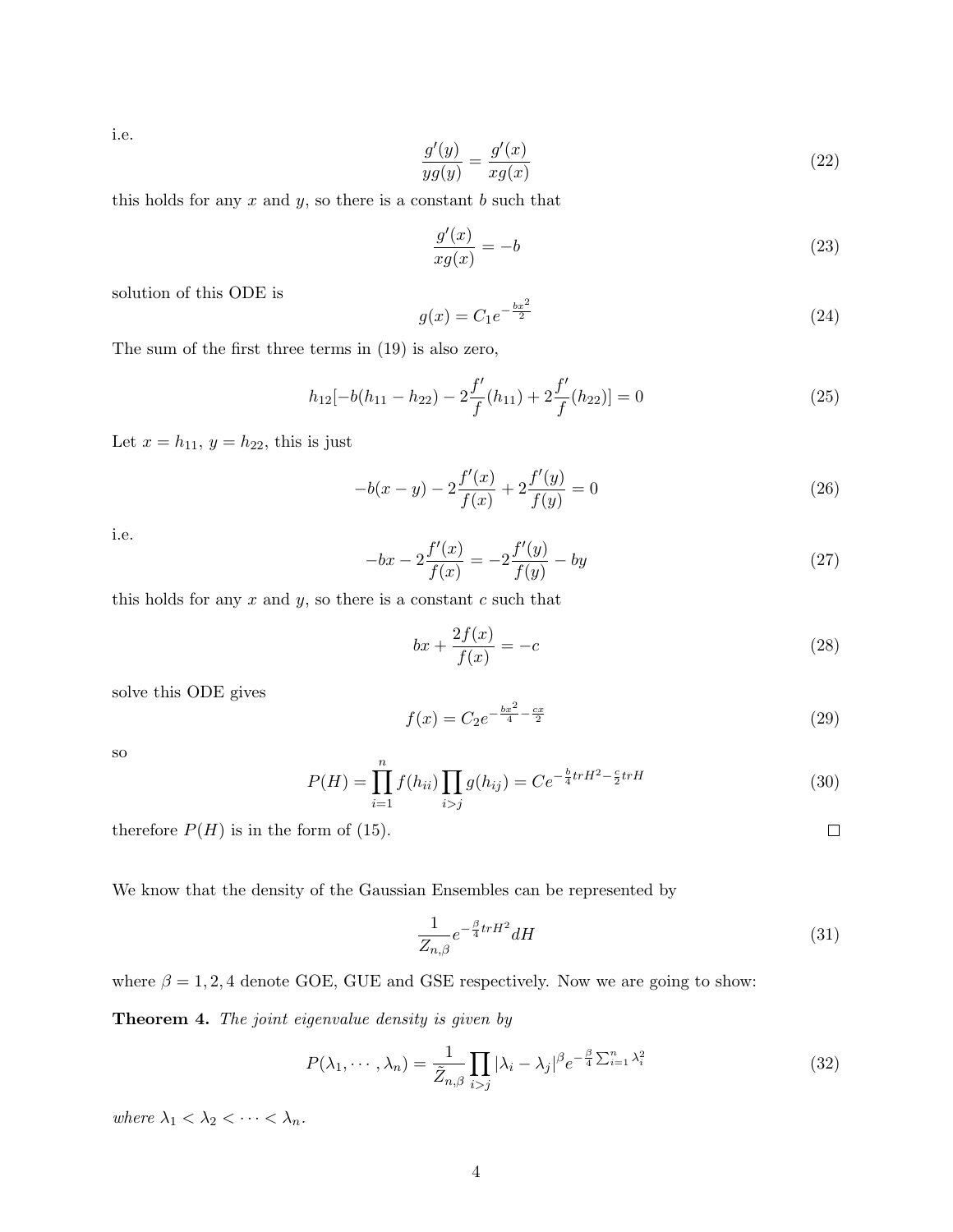Proof. First, we want to perform the Householder transformation (orthogonal transformation) to change the  $n \times n$  symmetric matrix  $M_n$  to a tridiagonal symmetric matrix which looks like

$$
\begin{bmatrix} a_n & b_{n-1} & & & \\ b_{n-1} & a_{n-1} & b_{n-2} & & \\ & b_{n-2} & \cdots & \ddots & \\ & & \ddots & \ddots & b_1 \\ & & & b_1 & a_1 \end{bmatrix}_{n \times n}
$$

**Important Observation:** If we apply the Householder transformation to G O/U/S E, then  $a_k$ 's and  $b_k$ 's will be independent with a computable distribution. √ √

Assume  $M_n = [X_{ij}]_{i,j=1}^n \sim GOE, X_{ii} =$  $2\xi_{ii} \sim$  $2N(0, 1), X_{ij} = \xi_{ij} \sim N(0, 1)$ . Write  $M_n$  as:

$$
M_n = \begin{bmatrix} \sqrt{2}\xi_n & Z_{n-1}^T \\ Z_{n-1} & M_{n-1} \end{bmatrix}_{n \times n}
$$

where  $Z_{n-1}^T = [X_{12}, X_{13}, \cdots, X_{1n}], M_{n-1} \in \mathbb{R}^{(n-1)\times(n-1)} \sim GOE$ . Define

$$
U_n = \left[ \begin{array}{c} 1 \\ & \tilde{U}_n \end{array} \right]_{n \times n}
$$

here  $\tilde{U}_n \in \mathbb{R}^{(n-1)\times (n-1)}$  can be chosen (we will show this later) orthogonal such that

$$
\tilde{U}_n Z_{n-1} = (||Z_{n-1}||_2, 0, \cdots, 0)^T
$$
\n(33)

 $\tilde{U}_n$  will only depend on  $(X_{12}, \cdots, X_{1n})$ . Then

$$
U_n M_n U_n^T = \begin{bmatrix} \sqrt{2} \xi_n & ||Z_{n-1}||_2 & 0 & \cdots & 0 \\ ||Z_{n-1}||_2 & & & & \\ 0 & & & & \\ \vdots & & & \tilde{U}_n M_{n-1} \tilde{U}_n^T \\ 0 & & & & \end{bmatrix}_{n \times n}
$$

 $\tilde{M}_{n-1} = \tilde{U}_n M_{n-1} \tilde{U}_n^T$  has the same distribution as  $M_{n-1}$  and it is independent of  $\xi_n$ ,  $||Z_{n-1}||_2$ . Now we repeat the above procedure. Write  $\tilde{M}_{n-1}$  as:

$$
\tilde{M}_{n-1} = \begin{bmatrix}\n\sqrt{2}\xi_{n-1} & Z_{n-2}^T \\
Z_{n-2} & M_{n-2}\n\end{bmatrix}_{(n-1)\times(n-1)}
$$

Define

$$
U_{n-1} = \begin{bmatrix} 1 & & \\ & 1 & \\ & & \tilde{U}_{n-1} \end{bmatrix}_{n \times n}
$$

here  $\tilde{U}_{n-1} \in \mathbb{R}^{(n-2)\times(n-2)}$  can be chosen orthogonal such that

$$
\tilde{U}_{n-1}Z_{n-2} = (||Z_{n-2}||_2, 0, \cdots, 0)^T
$$
\n(34)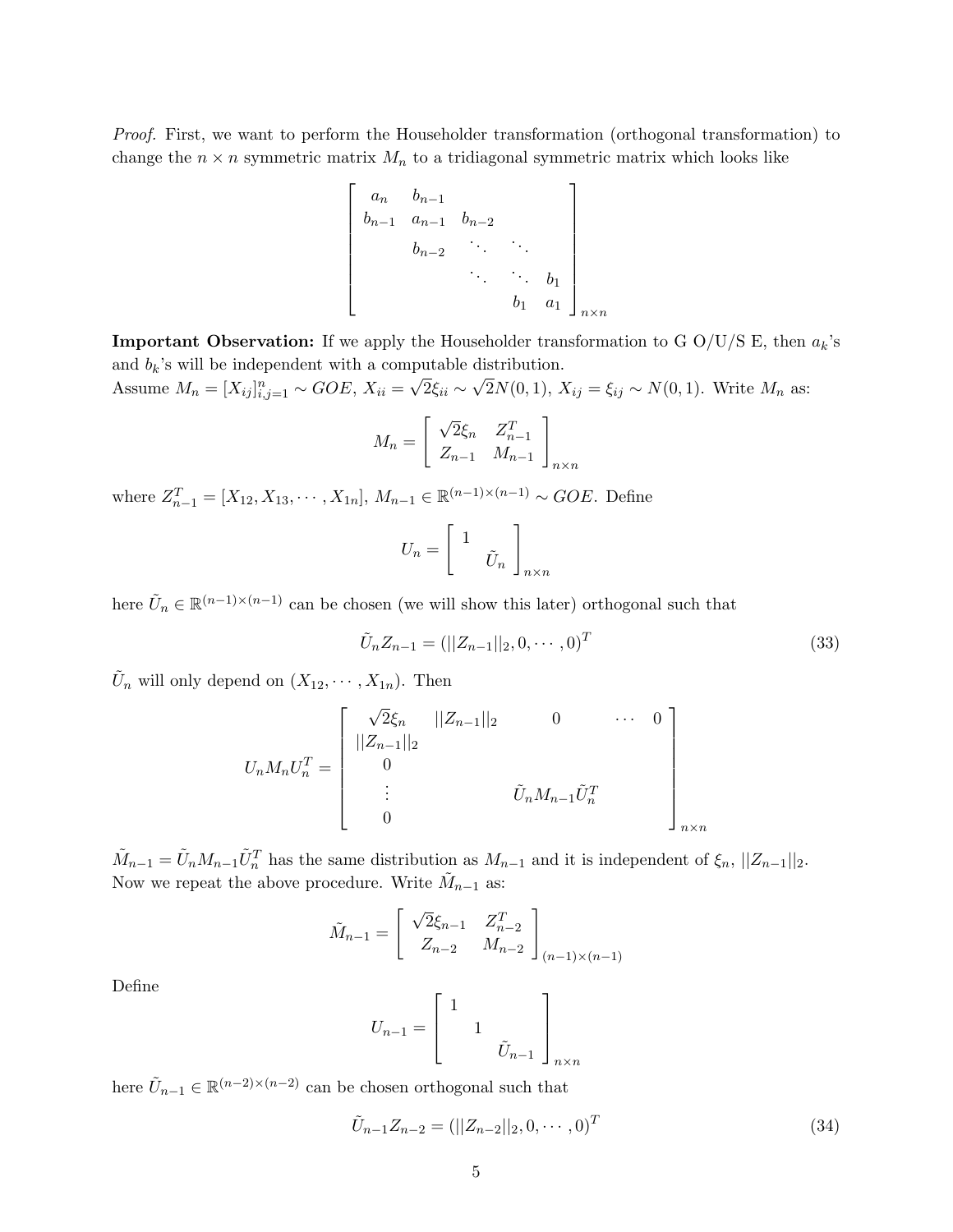Then

$$
U_{n-1}U_nM_nU_n^TU_{n-1}^T = \begin{bmatrix} \sqrt{2}\xi_n & ||Z_{n-1}||_2 & 0 & \cdots & 0 \\ ||Z_{n-1}||_2 & \sqrt{2}\xi_{n-1} & ||Z_{n-2}||_2 \\ 0 & ||Z_{n-2}||_2 & \cdots & \cdots \\ \vdots & \vdots & \tilde{U}_{n-1}\tilde{M}_{n-1}\tilde{U}_{n-1}^T \\ 0 & \cdots & \cdots \end{bmatrix}_{n \times n}
$$

Repeat this  $(n-3)$  times,  $M_n$  can be transformed to the tridiagonal form:

$$
\begin{bmatrix}\n\sqrt{2}\xi_n & ||Z_{n-1}||_2 \\
||Z_{n-1}||_2 & \sqrt{2}\xi_{n-1} & ||Z_{n-2}||_2 \\
||Z_{n-2}||_2 & \ddots & \ddots & \ddots \\
& & & ||Z_1||_2 & \sqrt{2}\xi_1\n\end{bmatrix} = \begin{bmatrix}\na_n & b_{n-1} & & & \\
b_{n-1} & a_{n-1} & b_{n-2} & & \\
& & & \ddots & \ddots & \\
& & & & \ddots & b_1 \\
& & & & & b_1 & a_1\n\end{bmatrix}
$$

where  $a_n, a_{n-1}, \cdots, a_1, b_{n-1}, \cdots, b_1$  are independent.  $a_k \sim$ √  $2N(0, 1)$ ,  $b_k \sim \chi_k$ , which is defined by:

$$
\chi_n^2 \sim Y_n = \sum_{i=1}^n X_i^2, \quad X_1, X_2, \cdots, X_n \quad i.i.d. \sim N(0, 1) \tag{35}
$$

$$
\sqrt{Y_n} \sim \chi_n \sim \Gamma(\frac{n}{2}, \frac{1}{2})
$$
\n(36)

and the density of  $\chi^2_n$  is:

$$
\frac{1}{\Gamma(\frac{n}{2})} (\frac{1}{2})^{\frac{n}{2}} \chi^{\frac{n}{2} - 1} e^{-\frac{x}{2}}
$$
\n(37)

Now the question remained is how to choose  $\tilde{U}_n$ ? We claim that  $\tilde{U}_n$  defined in the following way suffices.

$$
\tilde{U}_n = I_{n-1} - 2 \frac{v_{n-1} v_{n-1}^T}{|v_{n-1}|^2} \tag{38}
$$

$$
v_{n-1} = Z_{n-1} - ||Z_{n-1}||_2 \cdot e_1 \tag{39}
$$

$$
e_1 = (1, 0, \cdots, 0)^T
$$
\n(40)

It's easy to check that  $\tilde{U}_n \tilde{U}_n^T = I$  and  $\tilde{U}_n Z_{n-1} = (||Z_{n-1}||_2, 0, \dots, 0)$ .

Generally speaking, Gaussian Ensembles have the tridiagonal representation:

$$
\frac{1}{\sqrt{\beta}} \begin{bmatrix} N(0,\sqrt{2}) & \chi_{(n-1)\beta} & & & \\ \chi_{(n-1)\beta} & N(0,\sqrt{2}) & \chi_{(n-2)\beta} & & \\ & \chi_{(n-2)\beta} & & \ddots & \ddots & \\ & & \ddots & \ddots & \chi_{\beta} \\ & & & \chi_{\beta} & N(0,\sqrt{2}) \end{bmatrix}_{n \times n}
$$

This matrix will have the same joint eigenvalue density as the original ensemble.